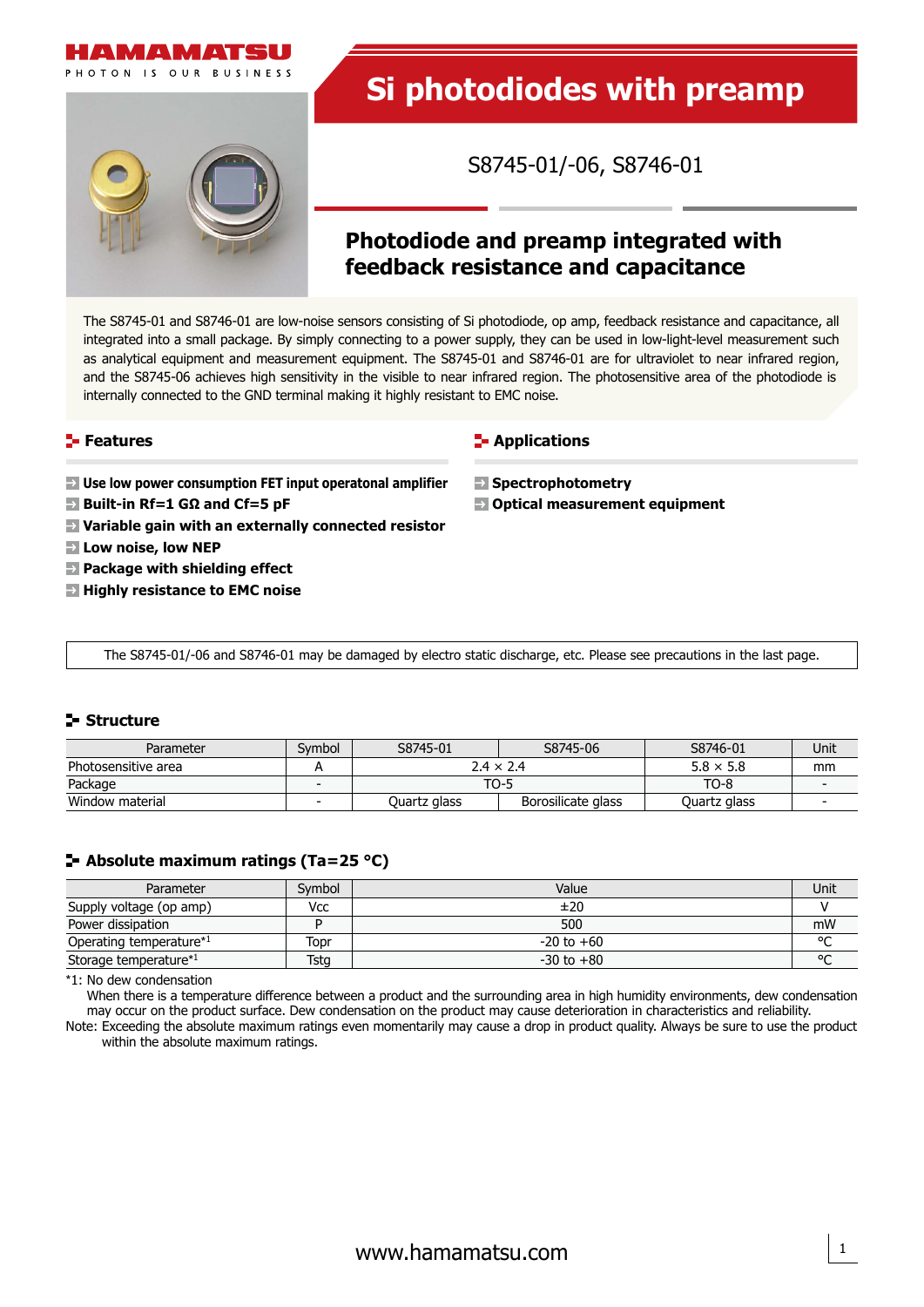| Symbol        | Condition                       | S8745-01    | S8745-06    | S8746-01    | <b>Unit</b>             |
|---------------|---------------------------------|-------------|-------------|-------------|-------------------------|
| Λ             |                                 | 190 to 1100 | 340 to 1100 | 190 to 1100 | nm                      |
| λp            |                                 | 960         |             |             | nm                      |
| Rf            |                                 |             |             |             | GΩ                      |
| Cf            |                                 | 5           |             |             | pF                      |
| S             | lλ=200 nm                       | 0.12        |             | 0.12        | V/nW                    |
|               | $\lambda = \lambda p$           | 0.52        | 0.6         | 0.52        |                         |
|               | Dark state, f=10 Hz             | 6           | 4.2         |             | $\mu$ V rms/Hz $^{1/2}$ |
|               | Dark state, f=20 Hz             | 5           | 4.1         | 6           |                         |
| <b>NEP</b>    | $\lambda = \lambda p$ , f=10 Hz | 11          | 8           | 15          | $fW/Hz^{1/2}$           |
|               | $\lambda = \lambda p$ , f=20 Hz | 11          | 8           | 15          |                         |
| <b>Vos</b>    | Dark state                      | ±4          | ±2          | ±4          | mV                      |
| fc            | -3 dB                           | 32          |             | Hz          |                         |
| Vo            |                                 | 13          |             | v           |                         |
| $_{\rm ICC+}$ | Dark state                      | 0.3         |             |             | mA                      |
| $_{\rm Icc}$  | Dark state                      | $-0.3$      |             |             | mA                      |
|               | Vn                              |             |             |             |                         |

### **Electrical and optical characteristics (Typ. Ta=25 °C, Vcc=±15 V, RL=1 MΩ, unless otherwise noted)**

### **[Figure 1] Spectral response**



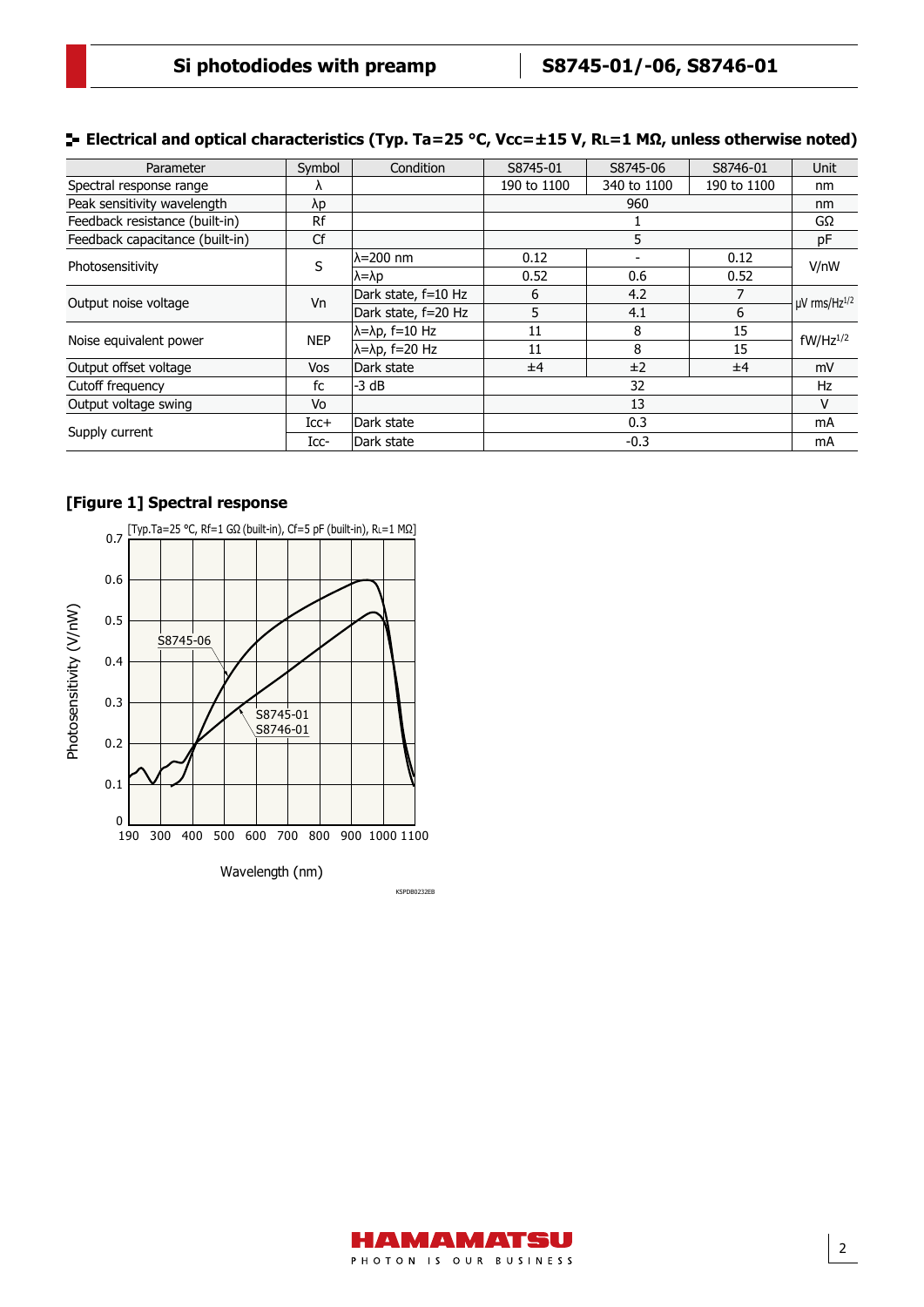

#### **[Figure 2] Current-to-voltage conversion gain vs. frequency** S8745-06[Typ. Ta=25 °C, Vcc=±15 V, Cf=5 pF (built-in), RL=1 MΩ] 10<sup>4</sup> Current-to-voltage conversion gain (MΩ) Current-to-voltage conversion gain (MΩ)  $\frac{745-06}{1}$  $\top \top \top \top \top \top$ 103 4 +111 MΩ (External connected) TIT THI  $M\Omega$ 102 External conne 101 Ħ Ħ T THI 10<sup>0</sup> a a m +1 MΩ (External connected) mm n TTTTT TH  $10^{-1}$ ▀ ------ $10^{-2}$   $\begin{array}{c} 1 \\ 0.01 \end{array}$ 10 100 0.01 0.1 1 Frequency (kHz) KSPDB0410EA



The current-to-voltage conversion gain can be varied by connecting an external feedback resistor between pins 4 and 6 for the S8745-01/-06, and between pins 9 and 12 for the S8746-01 [Figure 5]. Figure 2 shows the frequency response characteristics of the S8745-01/-06 and S8746-01 with or without an externally connected feedback resistor. Because the S8745- 01/-06 and S8746-01 have a built-in resistor of 1 GΩ, for example the total feedback resistance will be converted to 100 MΩ by externally connecting a resistor of  $111$  M $\Omega$ . Choose the desired constant according to the incident light level to be detected.

Note: If the external feedback resistor is 1 MΩ or less, gain peaking may occur in the frequency response. Therefore, be sure to connect a matched feedback capacitor for phase compensation.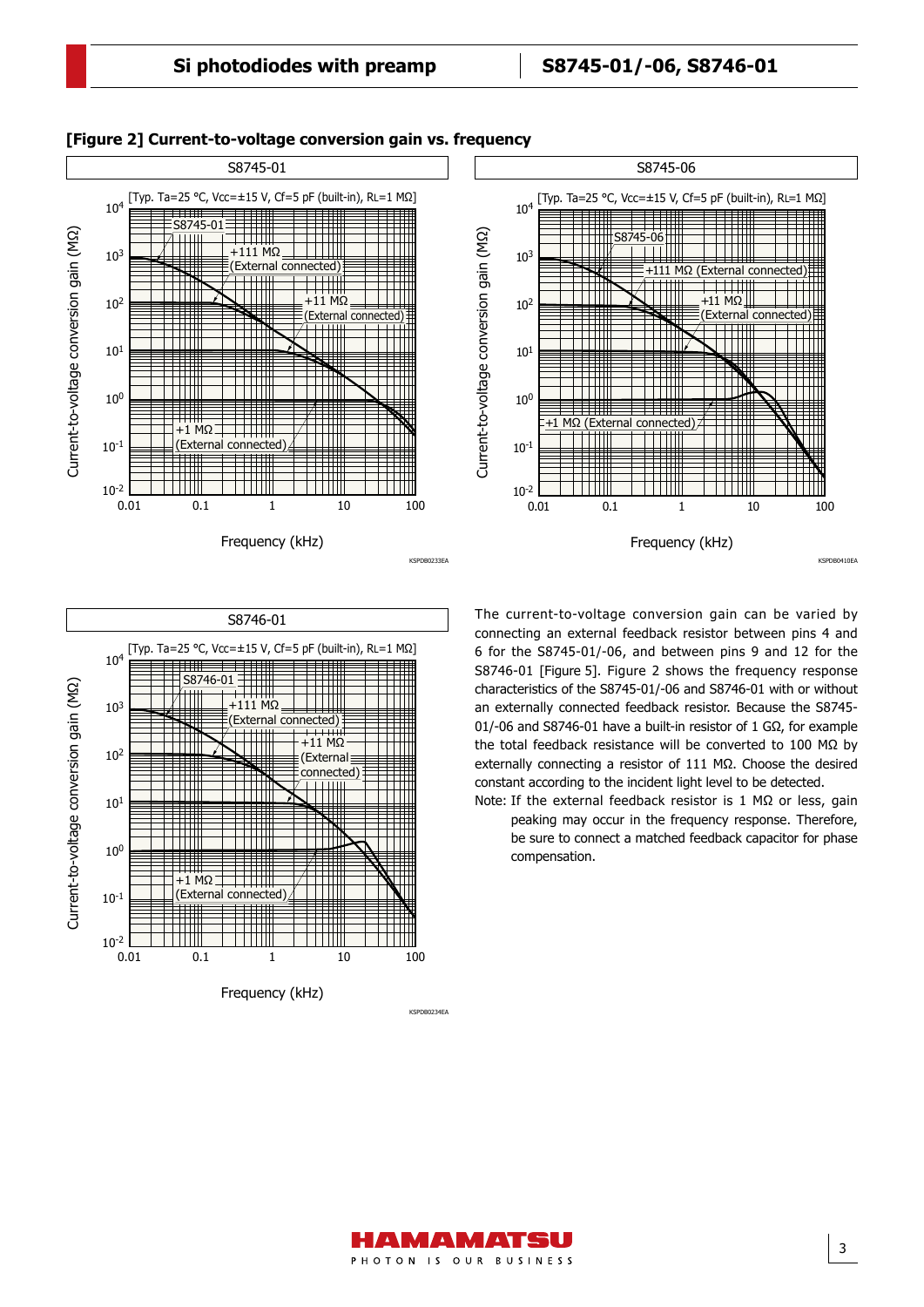[Typ. Ta=25 °C, Vcc=±15 V, Cf=5 pF (built-in), RL=1 MΩ, dark state]

S8745-06

S8745-06

┯╈

 $\uparrow\uparrow\uparrow\uparrow\uparrow\uparrow$ 

11 H

1

 $+11$  MC

Ш 1 I I I

l III ШI

10

100



Frequency (kHz)

 $MC$ (External connected)

1 10 100 1000

KSPDB0236EA

0.001 0.01 0.1

 $\overline{MQ}$ (External connected)

0.01

0.1

1

10

100

Output noise voltage (µV rms/Hz1/2)

Output noise voltage (µV rms/Hz<sup>1/2</sup>)

### **[Figure 3] Output noise voltage vs. frequency**



characteristics allow you to check whether the device can detect the low-level light you want to measure. Since NEP is given by the equation (1) as shown at the right, NEP at wavelengths other than λp can be easily calculated from Figure 1 and Figures 4. Note: When the S8745-01/-06 and S8746-01 are used only with

Frequency (kHz)

1 10 100 1000

KSPDB0411EA

+111 MΩ (External connected)

the internal current-to-voltage gain, it is recommended that the "-IN" lead (pin 6 for the S8745-01/-06; pin 9 for the S8746-01) be cut off to a short length in order to reduce the influence of external noise as much as possible.

$$
NEP(f, \lambda) = \frac{Vn(f)}{Gl \cdot V(f) \cdot Ssi(\lambda)} = \frac{NEP(f, \lambda p) \cdot S(\lambda p)}{S(\lambda)} \cdots (1)
$$

 $NEP(f, \lambda)$  : NEP at specific frequency and wavelength

- NEP(f, λp): NEP at peak wavelength [Figure 4]
- GI-V(f) : Current-to-voltage conversion gain [Figure 2]
- $Ssi(\lambda)$  : Photosensitivity of Si photodiode
- $S(\lambda)$  : Photosensitivity of S8745-01/-06 and S8746-01 [Figure 1]
- S(λp) : Photosensitivity of S8745-01/-06 and S8746-01 at peak wavelength [Figure 1]
- Vn(f) : Output noise voltage at specific frequency [Figure 3]

4

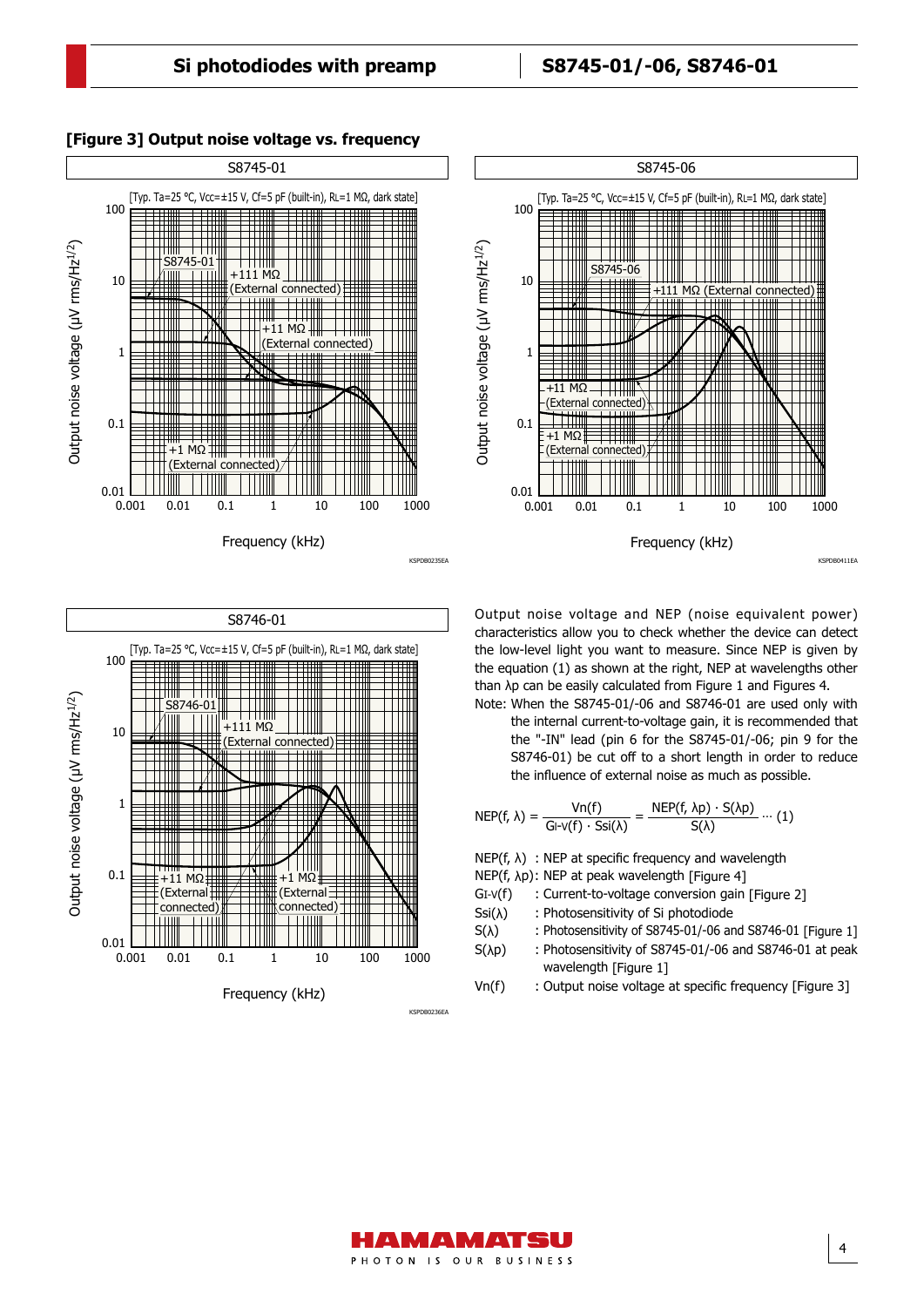#### S8745-01 [Typ. Ta=25 ˚C, Vcc=±15 V, Cf=5 pF (built-in), RL=1 MΩ, dark state, λ=λp] 106 TM TTTTII Noise equivalent power (fW/Hz<sup>1/2</sup>) Noise equivalent power (fW/Hz<sup>1/2</sup>) 105 TTIII TTTII l Titlit  $10<sup>4</sup>$ 1 MQ Ħ H H (external connected) ┯┪┪┪ TTIIN TIIII 103 +11 MΩ (external connected) TTIII TTTII TTN. П 102 TTT TITLE <u> Allin</u> TTIII 101 -01 +111 MΩ (external connected) Ⅲ 100 HIII  $0.001$   $0.01$   $0.1$ 1 10 100 1000 100 Frequency (kHz) KSPDB0234EC

**[Figure 4] NEP vs. frequency**





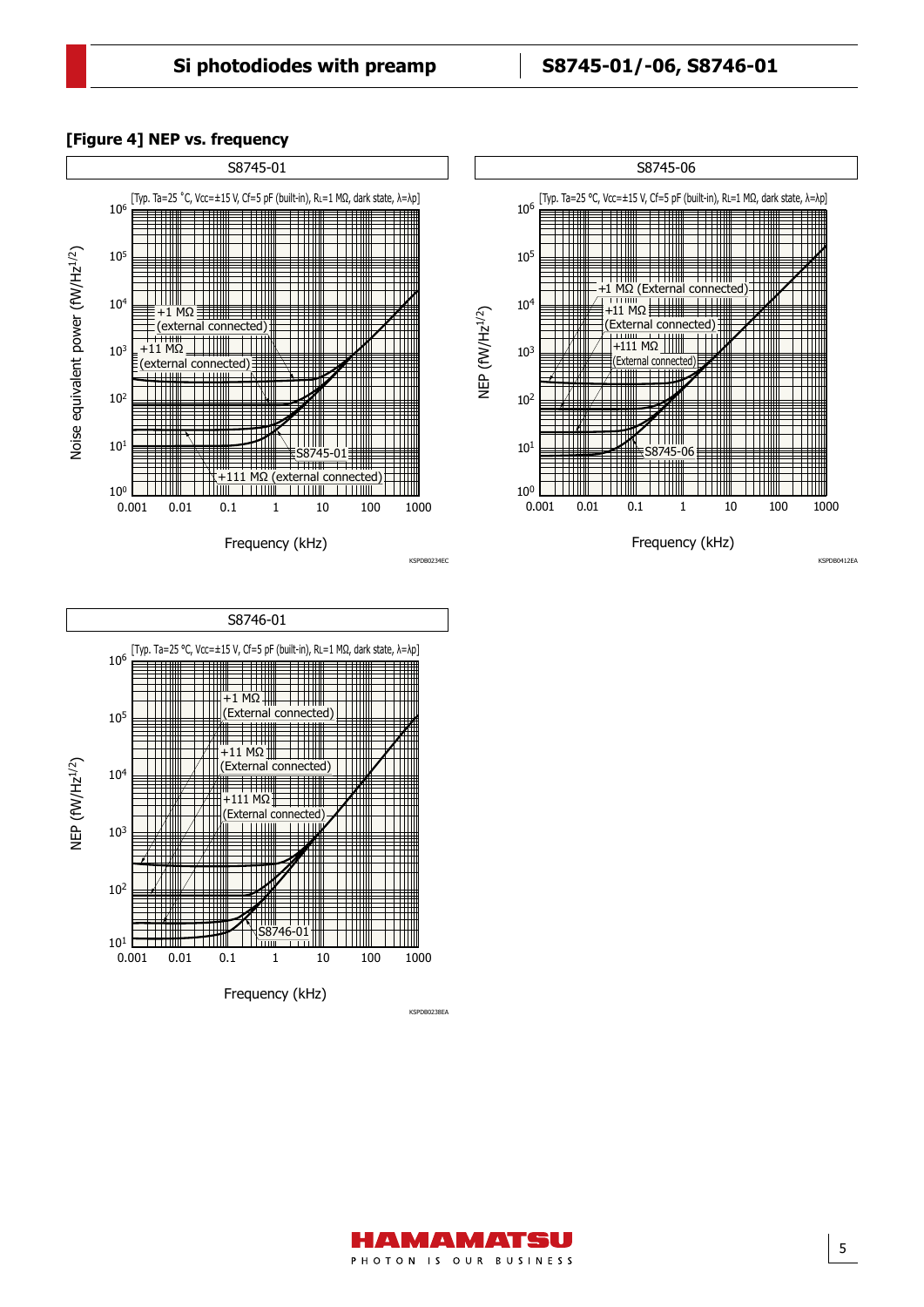### Application circuit example **[Figure 5] Application circuit examples**





6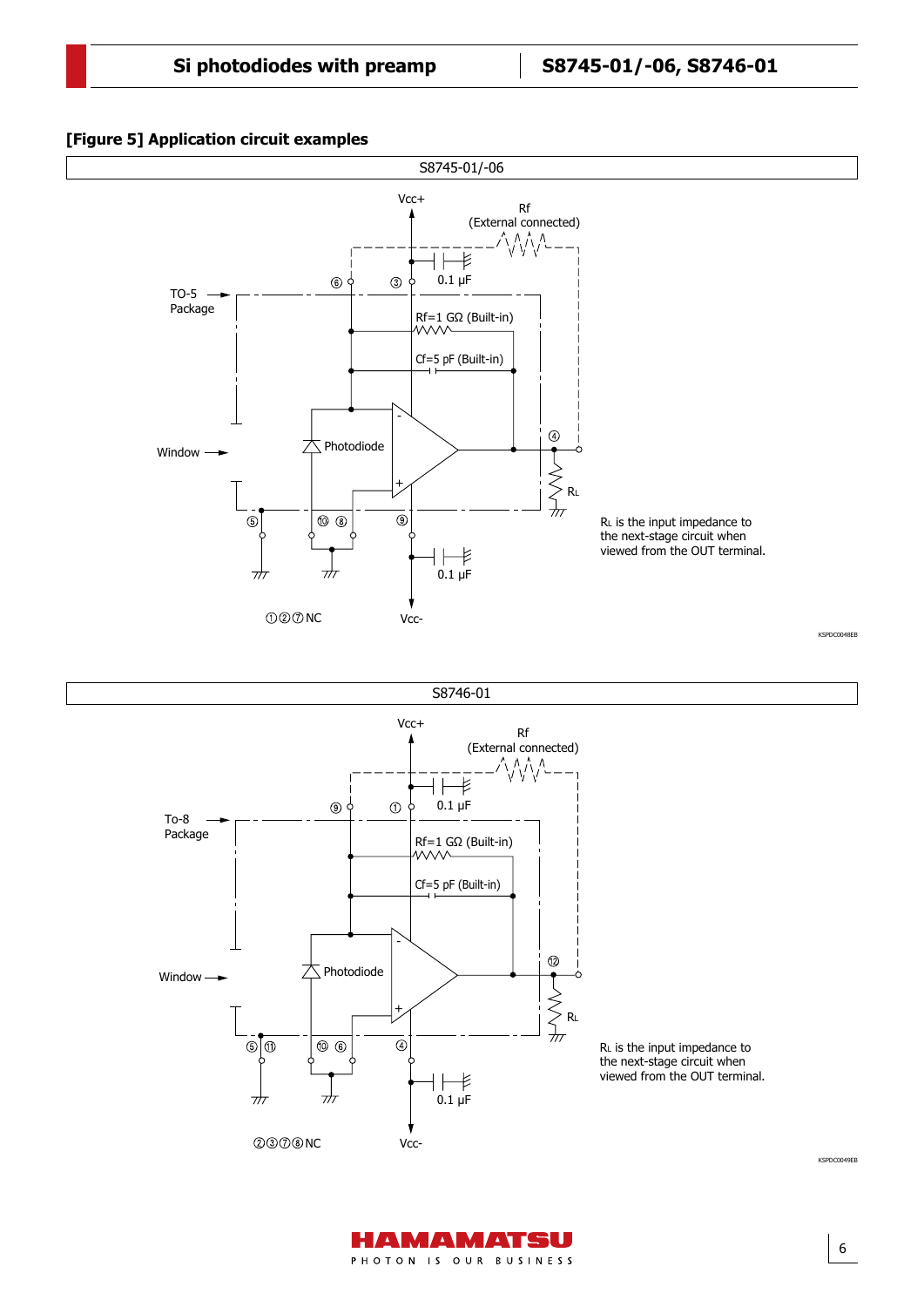The S8745-01/-06 and S8746-01 use a package with the guard ring effect provided. To make it effective during measurement, the package leads (pin 5 for the S8745-01/-06; pins 5 and 11 for the S8746-01) should be connected to the ground line.

When a feedback resistor is externally connected, it is necessary to provide a guard ring on the circuit board or to provide a teflon standoff for the leads.

Note: A tantalum or ceramic capacitor of 0.1 to 10 μF must be connected to the supply voltage leads (pins 3 and 9 for the S8745-01/-06; pins 1 and 4 for the S8746-01) as a bypass capacitor used to prevent the device from oscillation.



### **[Figure 6] Dimensional outlines (unit: mm)**



KSPDA0159EA